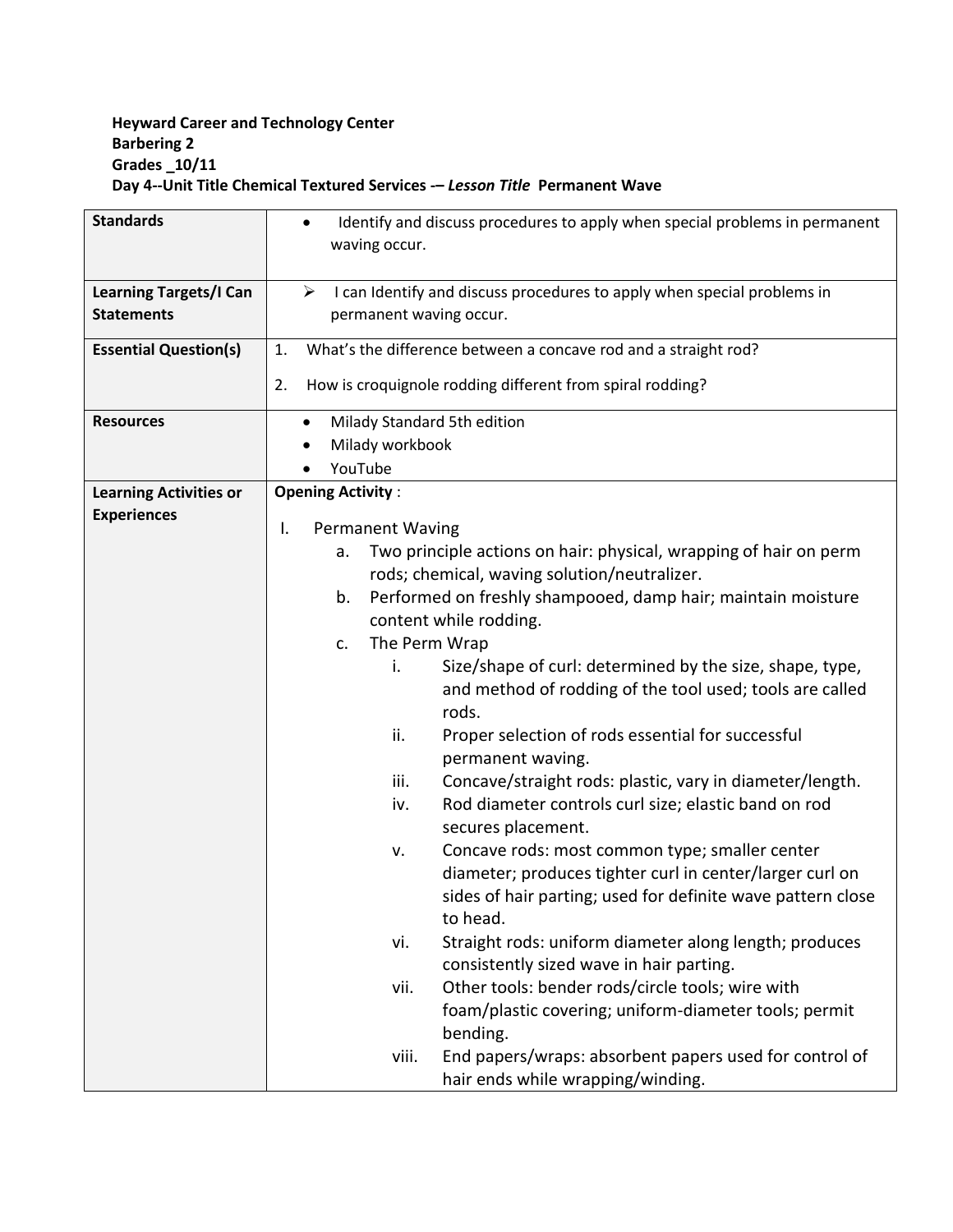|                                 | 1.         | Book end wrap: uses one paper folded in half over<br>the hair ends.                  |
|---------------------------------|------------|--------------------------------------------------------------------------------------|
|                                 | 2.         | Single flat/single end wrap: uses one paper placed                                   |
|                                 |            | over top of hair parting.                                                            |
|                                 | 3.         | Double end wrap: uses two end papers, one                                            |
|                                 |            | under/one over hair parting.                                                         |
| ix.                             | Sectioning |                                                                                      |
|                                 | 1.         | Hair is sectioned into panels.                                                       |
|                                 | 2.         | Panel size, shape, and direction vary with wrapping<br>pattern/type of tool.         |
|                                 | 3.         | Panels are divided into subsections called base                                      |
|                                 |            | sections.                                                                            |
|                                 | 4.         | Base sections should measure almost the same                                         |
|                                 |            | length/width of rod; this will vary with hair                                        |
|                                 |            | texture, density, and elasticity.                                                    |
| Х.                              |            | Base Control: position of perm rod/tool in relation to its                           |
|                                 |            | base section; determined by angle at which the hair                                  |
|                                 | wrapped.   |                                                                                      |
|                                 | 1.         | On base: projection, 45 degrees beyond 90 to base                                    |
|                                 |            | section; rod placed on base section; results in                                      |
|                                 |            | volume at scalp area.                                                                |
|                                 | 2.         | Half-off base: angle of 90 degrees to base section;                                  |
|                                 |            | rod placed half-off base section.                                                    |
|                                 | 3.         | Off base: hair wrapped at 45 degrees below 90 to                                     |
|                                 |            | base section; rod placed off base section;                                           |
|                                 |            | creates least volume.                                                                |
| xi.                             |            | Base direction: directional pattern in which hair is                                 |
|                                 |            | wrapped/partings and position of rod.                                                |
|                                 |            |                                                                                      |
| <b>Rodding Techniques</b><br>d. |            |                                                                                      |
| i.                              |            | Croquignole: hair is wound from ends to scalp in                                     |
|                                 |            | overlapping layers.                                                                  |
| ii.                             |            | Spiral: two methods-from ends to scalp/scalp to ends;                                |
|                                 |            | requires vertical rod positioning while wrapping.                                    |
| iii.                            |            | <b>Wrapping Methods</b>                                                              |
|                                 | 1.         | Water wrap: rodding the hair in a water-damp                                         |
|                                 |            | condition; most perms wrapped in this manner.                                        |
|                                 | 2.         | Lotion wrap: wrapping with waving lotion; used on<br>resistant hair with cold waves. |
|                                 | 3.         | Always check manufacturer's recommendations.                                         |
|                                 |            |                                                                                      |
| <b>Activity:</b>                |            |                                                                                      |
|                                 |            | Watch https://www.youtube.com/watch?v=Ven0jBnc5DU                                    |
|                                 |            |                                                                                      |